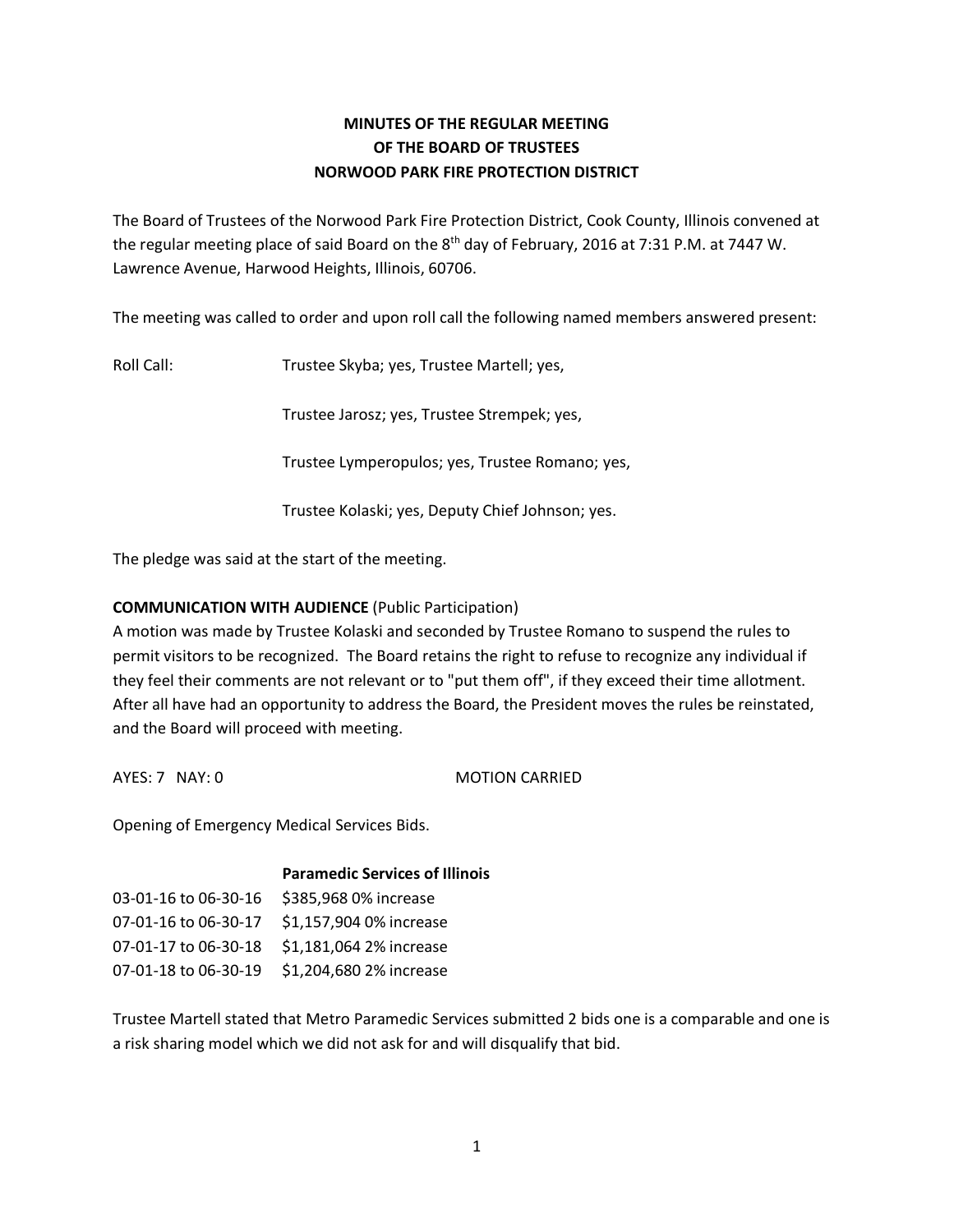#### **Metro Paramedics Services**

03-01-16 to 06-30-16 \$244,091 07-01-16 to 06-30-17 \$976,364 07-01-17 to 06-30-18 \$1,005,654 07-01-18 to 06-30-19 \$1,035,824

Trustee Martell talked about the risk share model and how it should not be considered since that is not what the bid specs requested. Trustees agreed.

No other bids received.

Motion by Trustee Lymperopulos and seconded by Trustee Kolaski to table action on the bids for a determination by legal counsel and staff as to the compliance with specifications.

Roll Call: Trustee Kolaski; yes, Trustee Lymperopulos; yes,

Trustee Romano; yes, Trustee Jarosz; yes,

Trustee Strempek; yes, Trustee Martell; yes,

Trustee Skyba; yes.

AYES: 7 NAY: 0 MOTION CARRIED

Trustee Martell stated that the bids will be sent to the attorney for review, the staff and the Finance Committee will analyze.

A motion was made by Trustee Skyba and seconded by Trustee Jarosz to approve the payment of all current disbursements in the amount of \$462,921.25.

Roll Call: Trustee Skyba; yes, Trustee Jarosz; yes,

Trustee Martell; yes, Trustee Strempek; yes,

Trustee Lymperopulos; yes, Trustee Romano; yes,

Trustee Kolaski; yes.

AYES: 7 NAY: 0 MOTION CARRIED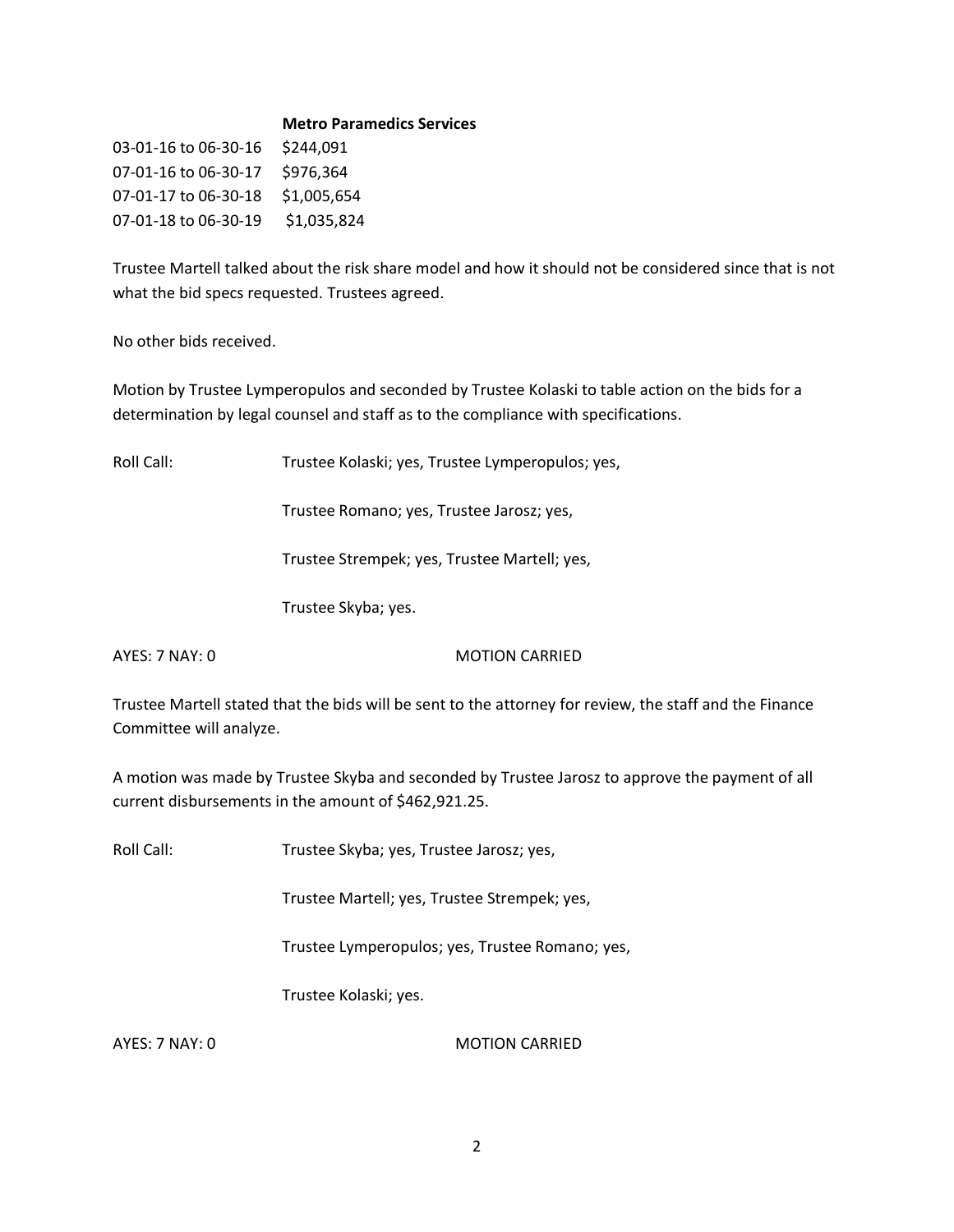Motion by Trustee Martell and seconded by Trustee Strempek to approve the minutes of the Regular Session meeting held on January 11<sup>th</sup>, 2016.

| Roll Call:     | Trustee Martell; yes, Trustee Strempek; yes,                                 |  |
|----------------|------------------------------------------------------------------------------|--|
|                | Trustee Skyba; yes, Trustee Jarosz; yes,                                     |  |
|                | Trustee Lymperopulos; abstain, Trustee Kolaski; yes,                         |  |
|                | Trustee Romano; yes.                                                         |  |
| AYES: 7 NAY: 0 | <b>MOTION CARRIED</b>                                                        |  |
|                | Motion by Trustee Skyba and seconded by Trustee Romano to approve the minute |  |

es of the Closed Session meeting held on January 11<sup>th</sup>, 2016.

Roll Call: Trustee Skyba; yes, Trustee Romano; yes,

Trustee Martell; yes, Trustee Jarosz; yes,

Trustee Strempek; yes, Trustee Kolaski; yes,

Trustee Lymperopulos; abstain.

AYES: 7 NAY: 0 MOTION CARRIED

### **TREASURER'S REPORT**

Schedule of Assets (Arising from Cash Transactions) January 31st, 2016

Assets

Checking and money market accounts (interest rate- APY):

| Plaza Bank checking #4303503 (0.046%)                       | \$6,806.09 |
|-------------------------------------------------------------|------------|
| Plaza Bank money market #4303498 (0.295%)                   | 104,830.82 |
| Plaza Bank ambulance billing money market #4304492 (0.295%) | 399,397.42 |
| Plaza Bank-Medical #1003102                                 | 1,305.80   |
| Total checking and money market accounts                    | 512,340.13 |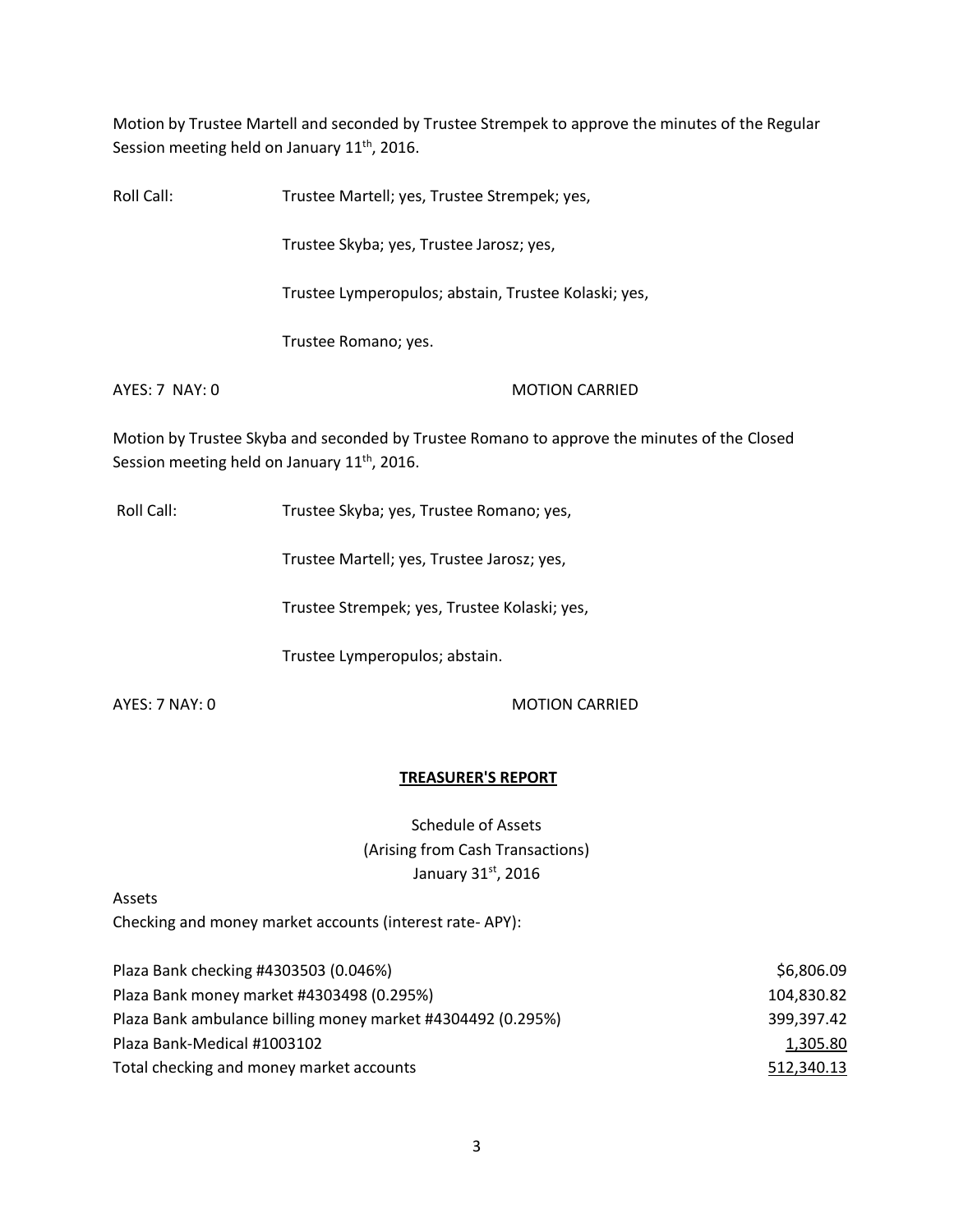| Certificates of deposit (interest rate and maturity):    |                |
|----------------------------------------------------------|----------------|
| Plaza Bank (0.65%, 03/02/16)                             | 630,090.29     |
| Belmont Bank and Trust (1.00% 08/23/16)                  | 550,144.38     |
| Belmont Bank (1.00% 08/05/16)                            | 126,650.06     |
| Plaza Bank (0.65% 03/18/16)                              | 427,748.38     |
| Belmont Bank (1.00% 08/21/16)                            | 525,961.68     |
| Belmont Bank (.996% 07/19/16)                            | 372,538.19     |
| Total certificates of deposit                            | 2,633,132.98   |
| Total checking, money market and certificates of deposit | \$3,145,473.11 |

Motion by Trustee Skyba seconded by Trustee Jarosz to approve the Treasurer's report as presented from the Financial Statement for January 2016**.** 

Trustee Romano stated we have a couple of CDs coming up early in March and we need to determine what we want to do. Trustee Romano will contact Trustee Martell about contacts. Property Tax bills came out and will be collecting 55% in the first half. Trustee Martell stated that this will partially reduce the deficit we are in since we are running in the red.

| Roll Call:     | Trustee Skyba; yes, Trustee Jarosz; yes,         |
|----------------|--------------------------------------------------|
|                | Trustee Lymperopulos; yes, Trustee Kolaski; yes, |
|                | Trustee Martell; yes, Trustee Strempek; yes,     |
|                | Trustee Romano; yes.                             |
| AYES: 7 NAY: 0 | <b>MOTION CARRIED</b>                            |

**Chiefs Report:** 

All Trustees received a copy of the alarm report and training report.

All Trustees received a copy of the inspection report along with the list of completed inspections for this month.

The entry level Firefighter written and oral exams have been completed. We do have the final list after the points have been posted. The final list will be posted March  $1<sup>st</sup>$ , keeping in mind that we are operating 1 man short. If the board chooses to take action on hiring a firefighter we would need to wait until March  $1^{st}$ . There is about a 60 day process to get a new employee tested and ready to start.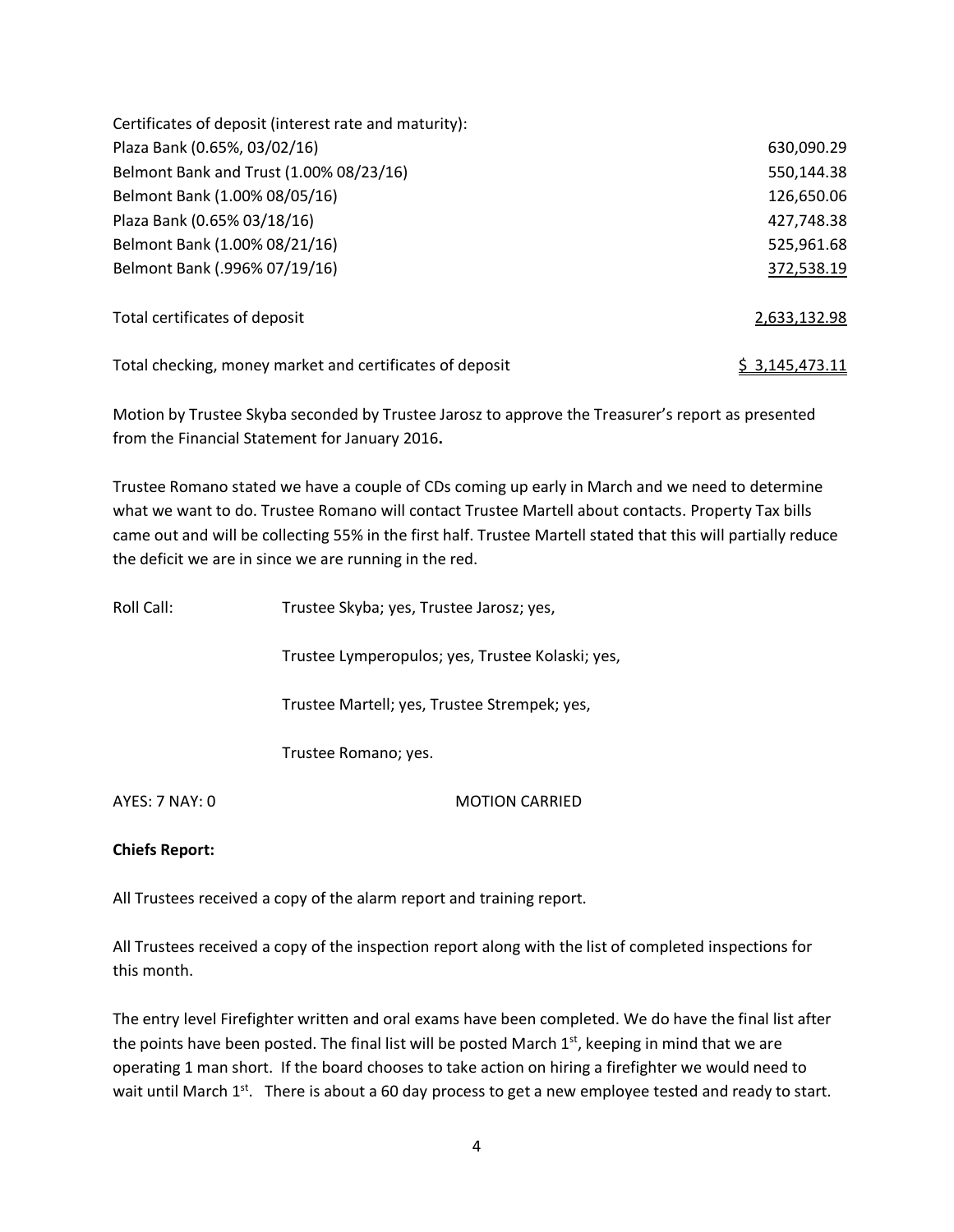We will be running one man short on Gold Shift since Commander Paul Striedl retired on Friday after 30 years of service. There will be some overtime due to being short from the one firefighter filing for disability, but this is the slow time of the year for vacations and holidays.

Our fire alarm system is original to the building and outdated. We use Tyco to monitor and there is a new system that is wireless which they are willing to install in our building for free, with the understanding that if others are interested in it they can come and view it. There is an increase cost in monitoring and maintenance fee per month. We can put it in committee to discuss.

Rich Busser has been working on the maintenance sheets for the IPads. Everyone is happy with the updated Fire Prevention reports.

Engine 101 completed its preventative maintenance. It needed a full brake job on both front and rear. They did have to bring it back because the engine was drifting; they had it repaired. The front line engine still needs to go to Cummins for a warranty issue later this month. All other apparatus annual maintenance has been completed.

The electrical panels are on the agenda, I have sent the quotes to the Building and Equipment committee. Whoever we choose we will ask for a quote to run a circuit for the new sign. Trustee Lymperopulos asked that on the T&M Electric bid why he did not specify what they will be doing? Discussion. Deputy Chief Johnson stated that he spoke with T&M who was under the impression we understood what was going to be done and did not write it out.

With our 75<sup>th</sup> anniversary, we are going to need to determine a budget. Discussion.

The digital sign is on the agenda, we have given everybody the 3 quotes and we believe the lowest bidder has the best sign. It will be a multi-color LED system. Once the old sign is removed we will inspect the foundation and might need some tuck pointing. We will also need to run a new circuit for the sign.

Shawn got back to us with the changes to the Board of Trustee Policy manual; I am meeting with the Union President on the changes, who will send it to their attorney for review. Trustee Martell stated that Trustee Romano's negotiation committee should reconvene since it is a contract between the Association and the District. If not negotiation committee then the finance committee for review. Discussion. It is not a negotiation it is a matter of language so it will go back to the policy committee.

Last month there was an Oak Park firefighter that passed away and the wake/funeral was held at Zion Lutheran Church and I was in charge of logistics. Deputy Chief discussed the events, firefighters from our Department attended and he was very proud.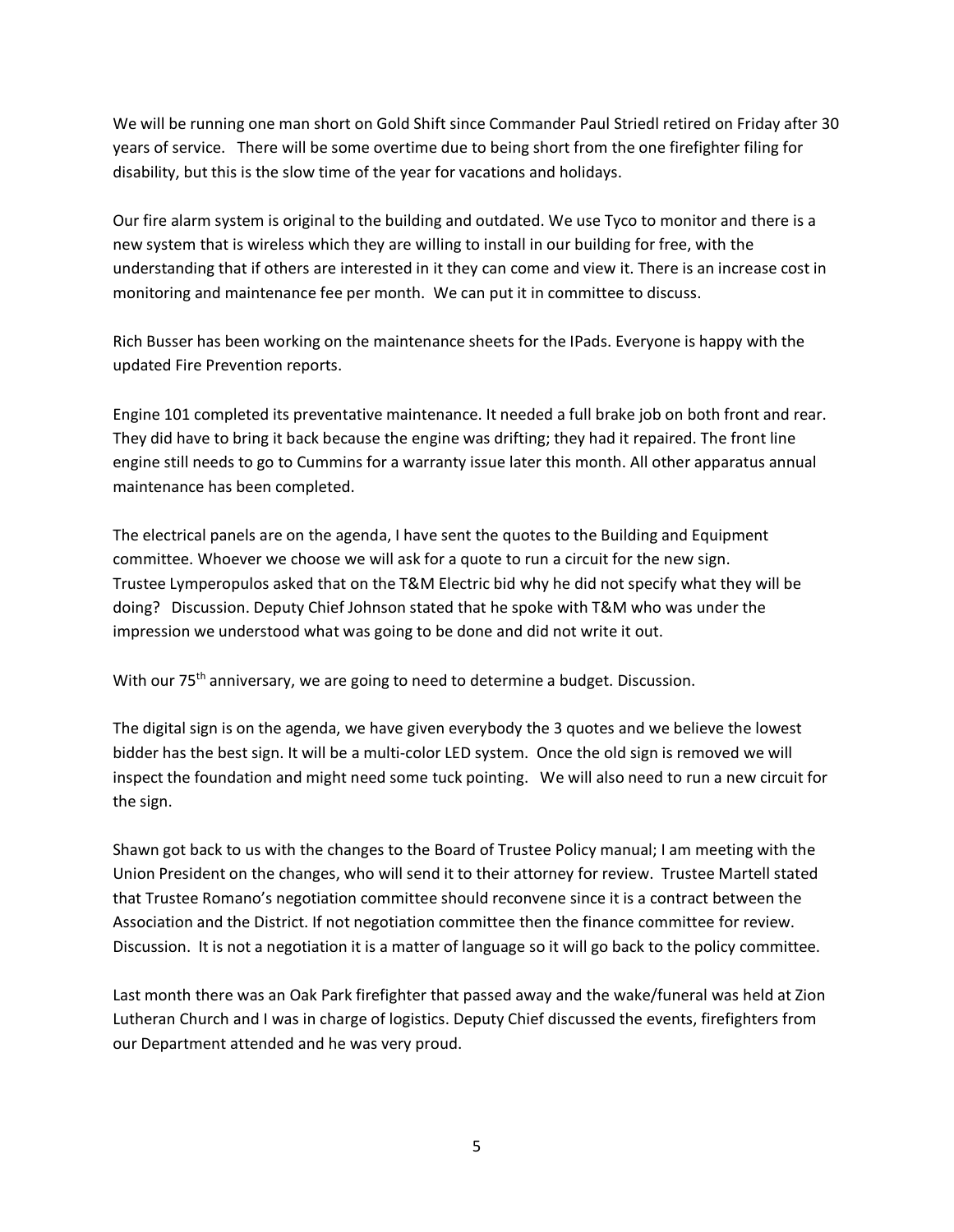Motion by Trustee Skyba and seconded by Trustee Strempek to accept the Chief's Report for January 2016 as presented by the Deputy Chief.

AYES: 7 NAY: 0 MOTION CARRIED

#### **President Report:**

Trustee Martell stated he will defer to the committees.

#### **Committee Reports:**

Finance Committee- Trustee Romano stated they have been working on the audit and pushed for an extension due to changes with depreciation and other things. Upon receiving the revision there were things changed that were not asked to be and other things not changed. They will be having a meeting with a member of the audit firm on Wednesday the  $10^{th}$  at 7:30pm. If all goes well we hope to have another meeting and be able to have it approved before the 1<sup>st</sup> extension expires. If not, we will have to file another extension. There is a motion to approve the audit, but we will have to table it

As mentioned in Treasurer's report there are CD's coming due and will have to get contact info from Trustee Martell.

Building and Equipment Committee- Trustee Lymperopulos stated that the Deputy Chief covered almost everything. Only other item will be the roof. Deputy Chief Johnson stated that the company did come out and finish the core samples; they should have the RFP with specifications ready for May for a June  $1<sup>st</sup>$  bid. It has to be after next fiscal year. He stated we are on target for everything at this time.

Information Technology Committee - Chairman Strempek has nothing to report at this time.

Policy Committee- Trustee Skyba stated we will be meeting about the Trustee Policy review.

Strategic Planning Committee- Trustee Martell stated they met and more meetings will occur in March. We did a SWOT analysis and will work on a plan.

Human Capital Committee-Trustee Skyba stated there is nothing to report at this time, but will be holding a meeting this month. We have additions and other things that need to be addressed.

Community Relations Committee- Trustee Jarosz stated we had our first meeting. Sarah Romano was there and we have the ball rolling. Next meeting will be February 25<sup>th</sup>. August 27<sup>th</sup> is the projected date for the party. Discussion.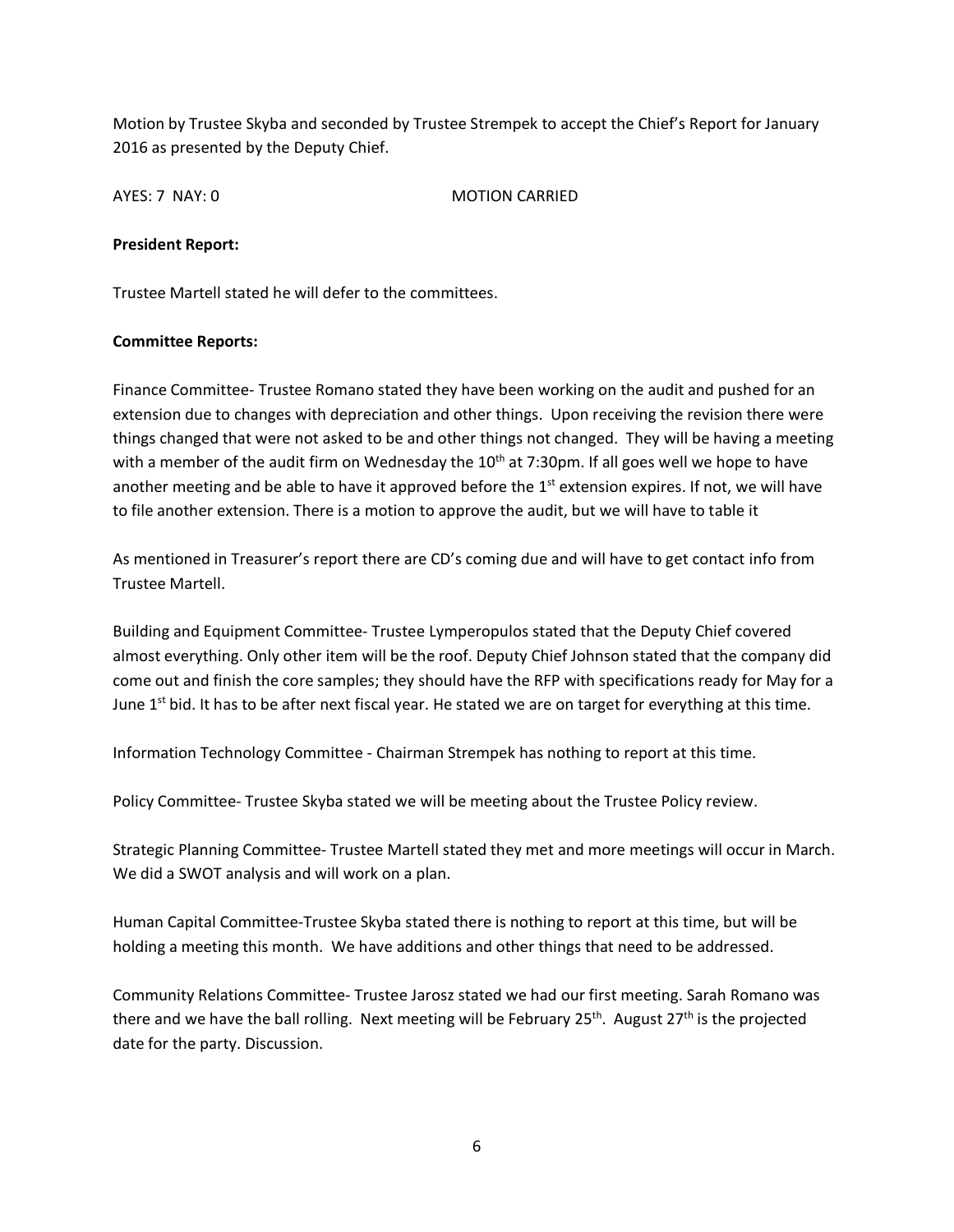Pension Fund-Trustee Romano stated he missed the last meeting as did Trustee Martell. They asked the Pension President Jeff Peistrup for an update, he stated that it was not a great quarter financially. The accountant and actuary were there.

## **Old Business:**

None.

# **New Business**:

Motion by Trustee Romano and seconded by Trustee Strempek to approve the payout of elective sick time buyback to the following: Paul Kossifologos- 96 hours \$3,063.36 Leigh Unger- 53 hours \$1,696.12 Steven Henmueller- 72 hours \$2,296.32

Total elective buyback \$7,055.80.

Roll Call: Trustee Skyba; yes, Trustee Martell; yes,

Trustee Strempek; yes, Trustee Romano; yes,

Trustee Lymperopulos; yes, Trustee Jarosz; yes,

Trustee Kolaski; yes.

AYES: 7 NAY: 0 MOTION CARRIED

Motion by Trustee Martell and seconded by Trustee Skyba to approve the payout of sick time, vacation time and personal days to retiring Commander Paul Striedl; \$21,813.00 paid out on the February 16, 2016 payroll and \$27,874.39 banked for medical insurance premiums per the contact. Vacation/Personal- days- \$24,731.71 Sick Time Buyback total- \$24,955.68 Total Payout: \$49,687.39

Trustee Romano explained that this was reviewed at the Finance Committee and is accurate. Trustee Skyba asked about setting aside money in our budget going forward. Trustee Romano states that we should be making a monthly accrual for this amount. Trustee Martell states that there is an amount that is in the audit for the sick and vacation time and need to restrict amounts which we started doing in the budget. Discussion.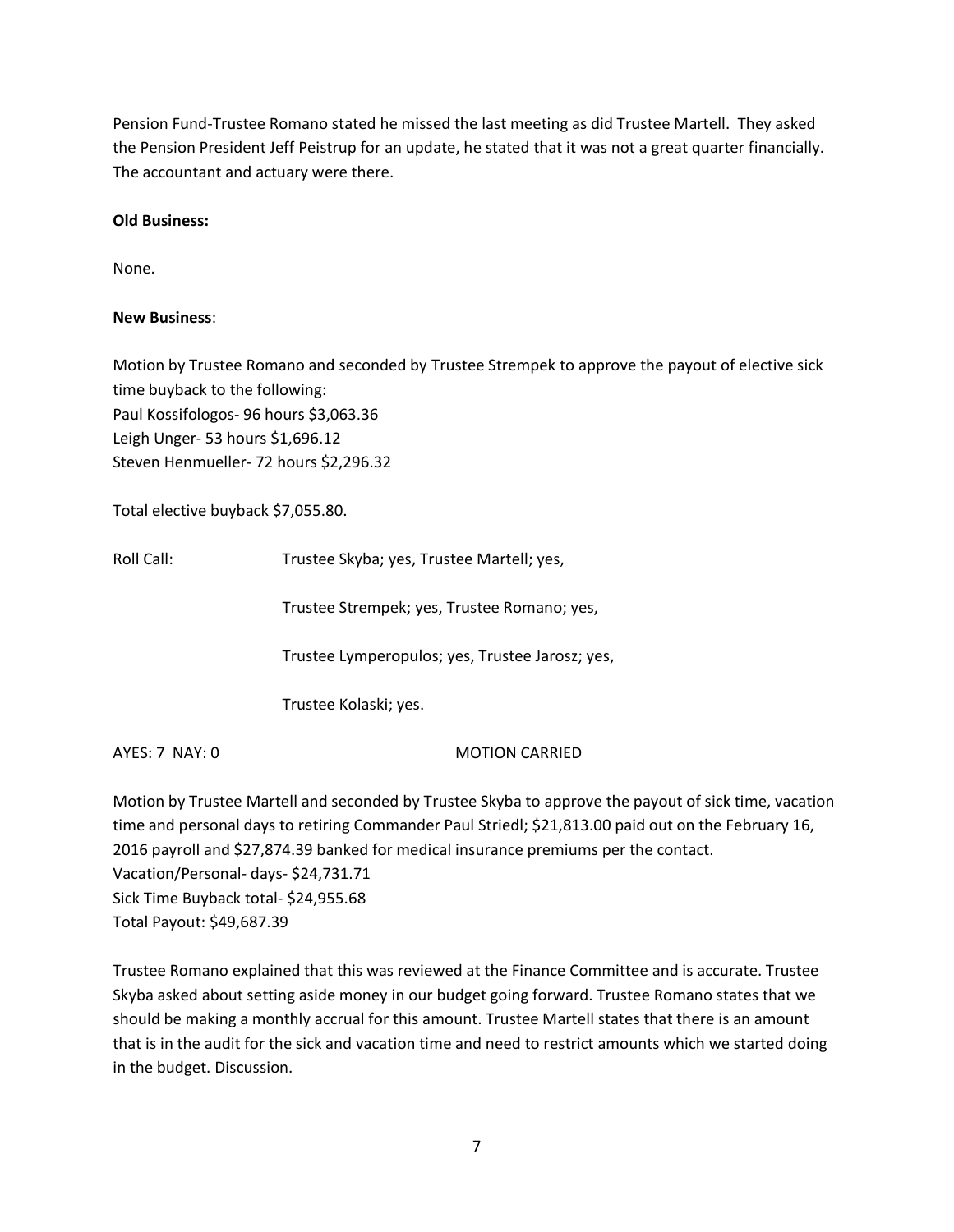Roll Call: Trustee Martell; yes, Trustee Skyba; yes,

Trustee Jarosz; yes, Trustee Strempek; yes,

Trustee Lymperopulos; yes, Trustee Romano; yes,

Trustee Kolaski; yes.

AYES: 7 NAY: 0 MOTION CARRIED

Motion by Trustee Strempek and seconded by Trustee Martell to table the audit for the 2015 fiscal year as presented by Knutte & Associates.

Trustee Skyba asked if we will be voting on it next month. Trustee Martell stated that we will have to have a special meeting. Possibly be able to approve the Ambulance bid as well. Discussion on the audit and issues.

Roll Call: Trustee Skyba; yes, Trustee Martell; yes,

Trustee Jarosz; yes, Trustee Strempek; yes,

Trustee Lymperopulos; yes, Trustee Romano; yes,

Trustee Kolaski; yes.

AYES: 7 NAY: 0 MOTION CARRIED

Motion by Trustee Skyba and seconded by Trustee Martell to approve the payment of \$20,782.20 to the 2% Foreign Fire Insurance Board.

Trustee Martell explained that Illinois has a 2% tax for insurance that is purchased out of state, we then receive this amount and it goes to the 2% Fire Board for the betterment of the men.

Roll Call: Trustee Skyba; yes, Trustee Martell; yes,

Trustee Kolaski; yes, Trustee Lymperopulos; yes

Trustee Romano; yes, Trustee Strempek; yes,

Trustee Jarosz; yes.

AYES: 7 NAY: 0 MOTION CARRIED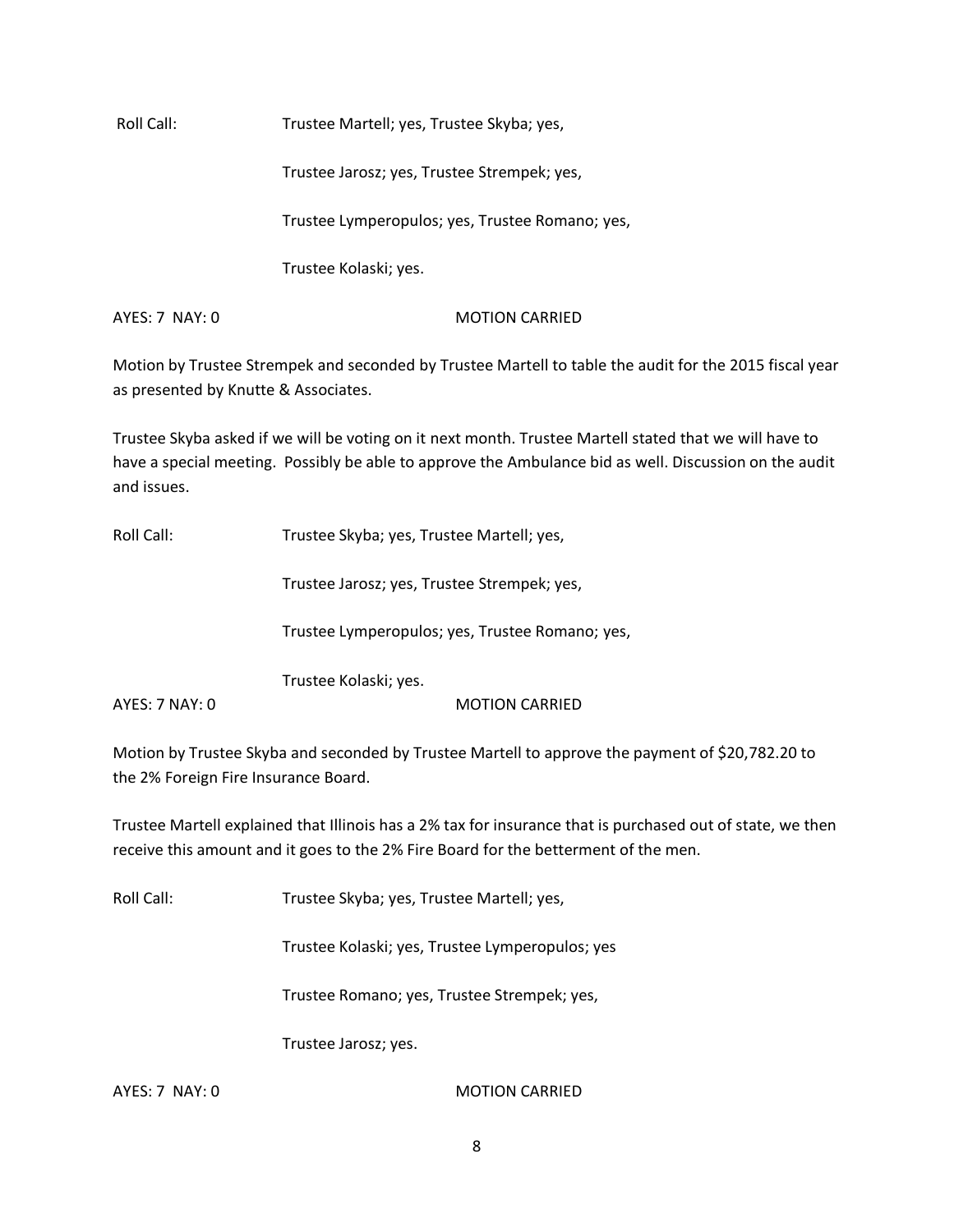Discussion on the three bids that were received for the electrical work, this did not go to committee due to urgency of needed repair. Deputy Chief Johnson explained what he was told by the vendors. Discussion. One vendor did not have detailed bid and there is a concern of the work that would be done. This work is not for the building addition that part of building is up to code.

Motion by Trustee Jarosz and seconded by Trustee Kolaski to approve JF Industries to replace 4 electrical panels at a cost of \$8,500.00.

Trustee Skyba asked if there should be additional costs involved, since there is possible added cost on the bid. Discussion. If masonry work needed, they will use Felber.

| Roll Call:       | Trustee Skyba; yes, Trustee Martell; yes,                                                                                                                                                                              |
|------------------|------------------------------------------------------------------------------------------------------------------------------------------------------------------------------------------------------------------------|
|                  | Trustee Jarosz; yes, Trustee Strempek; yes,                                                                                                                                                                            |
|                  | Trustee Lymperopulos; yes, Trustee Kolaski; yes,                                                                                                                                                                       |
|                  | Trustee Romano; yes.                                                                                                                                                                                                   |
| $AYES: 7$ NAY: 0 | <b>MOTION CARRIED</b>                                                                                                                                                                                                  |
|                  | Motion by Trustee Jarosz and seconded by Trustee Strempek to approve the purchase of 50 badges (10<br>gold badges, 40 silver badges) for the Norwood Park Fire Protection District's 75 <sup>th</sup> Anniversary from |

Artistic Engraving at a cost of \$5,087.00.

Roll Call: Trustee Kolaski; yes, Trustee Romano; yes,

Trustee Lymperopulos; yes, Trustee Strempek; yes,

Trustee Jarosz; yes, Trustee Martell; yes,

Trustee Skyba; yes.

AYES: 7 NAY: 0 MOTION CARRIED

Discussion of bids that were received for the signs. Since we have a bid under the \$20,000 requirement we do not need to go for RFP. Deputy Chief Johnson discussed the difference between the signs.